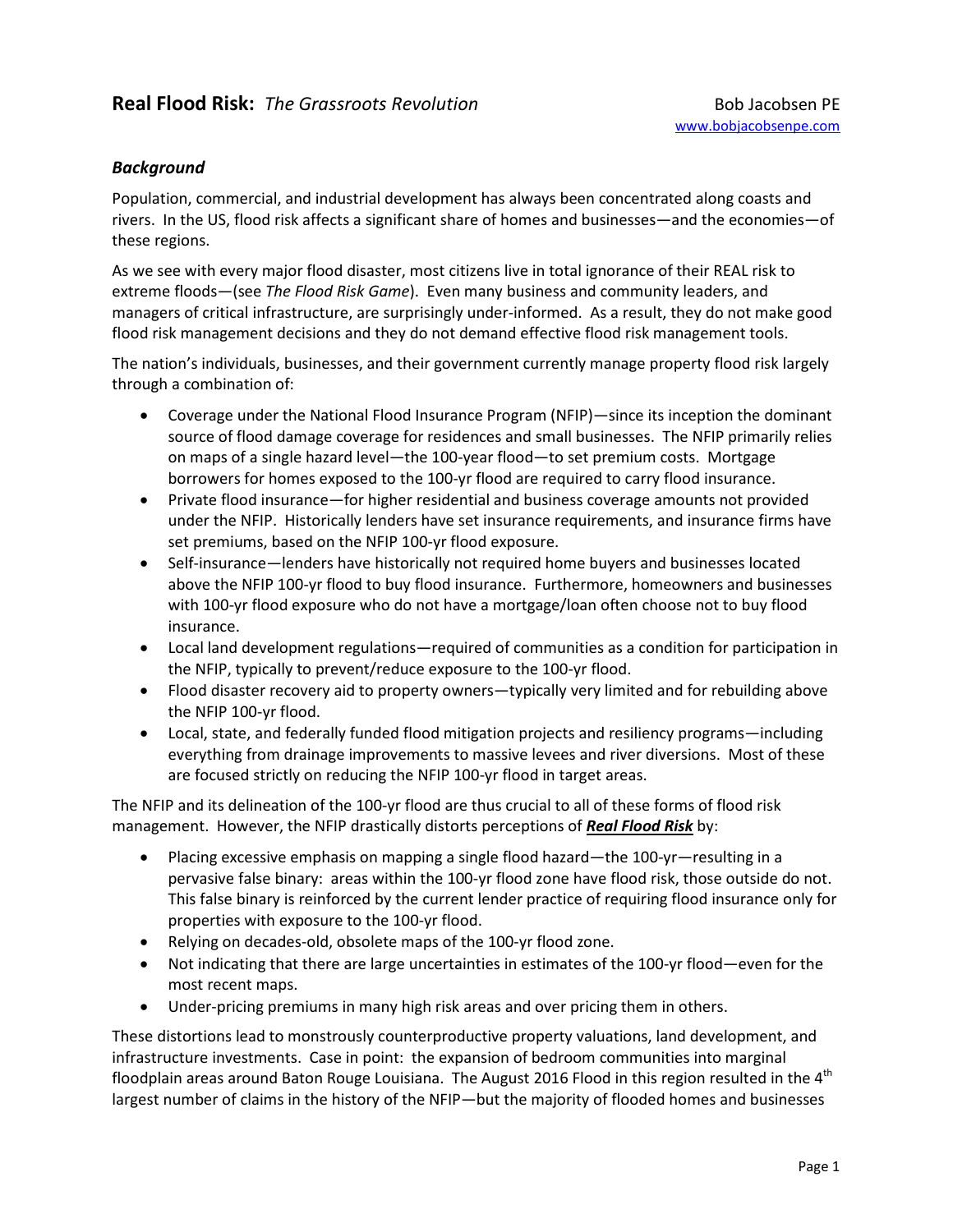were not insured under the NFIP. This *man-made* disaster has not only displaced tens of thousands of families, it has cost the region billions of dollars in insurance compensation.

Over the last decade *Real Flood Risk* throughout the nation's coasts and in river floodplains has accelerated due to the NFIP's stimulation of development in marginal flood prone areas. With increasing recognition of the impacts of climate change, rising *Real Flood Risk* is being documented by the media—along with the failure of the NFIP to address it. (See: http://www.nytimes.com/2016/11/24/science/global-warming-coastal-real-estate.html? r=0 . )

## *The Grassroots Revolution*

In the face of these challenges, some property owners and insurance underwriters with significant flood exposure—in concert with a few private consulting firms—have begun a grassroots effort to develop better flood hazard information and risk management tools. They are capitalizing on four dramatic advances in *state-of-the-art* flood hazard analysis over the last twenty years:

- 1. Realistic, *high resolution models* of riverine and coastal flooding;
- 2. High resolution *Big Data* Geographic Information Systems to drive the models;
- 3. *Statistical methods* to address factors influencing flood probabilities and uncertainties; and
- 4. *Supercomputers* to simulate thousands of high resolution statistical scenarios.

Notably, for the first time, the state-of the-art facilitates examining a wide range of flood frequencies return periods spanning 10 to 10,000 years, (or annual exceedance probabilities of 10 to 0.01 percent). By comparison, this kind of crucial *full-spectrum* hazard information, with uncertainties, has been available for decades for precipitation and wind (see Figure1).

While the NFIP has not kept pace with the state-of-the-art, innovative private firms adopting these advances are vastly upgrading the scope and quality of flood hazard analyses (see Figure 2).

Importantly, as shown in Figure 3, *full-spectrum* flood hazard analysis finally enables sound, standard, actuarial estimates for the cost of flooding over the life of a property/facility. These, in turn, enable estimates of *Real Flood Risk*: *the equivalent Expected Annual Cost and Present-Value (PV)*. *Real Flood Risk* information now allows businesses to optimize their property-specific flood risk management decisions, flood insurance plans, and ultimately their fundamental business investments. Consequently, private flood insurance underwriters (see Figure 4) are also starting to use *full-spectrum* hazard analysis to serve clients with these needs.

Some private flood insurance underwriters naturally are using the new hazard analysis techniques to actively seek out markets in which the NFIP currently over-prices *Real Flood Risk*. In addition, whole communities that question their flood risk pricing under the NFIP's antiquated approaches are pursuing re-evaluations and exploring alternative community flood insurance programs (https://californiawaterblog.com/2016/12/14/california-flood-risk-and-the-national-flood-insurance-program/).

In the future, some enterprising firms will provide websites (analogous to Carfax and Equifax) with *fullspectrum* flood hazard estimates for residential property—along with *Real Flood Risk*. Flood costs for any address will be developed by mining data readily accessible on *the Cloud*. One can easily foresee a cell phone "App" that estimates the flood risk Present Value*—i.e., the "markdown"—*for any house, with options to adjust various assumptions and uncertainties, and to view current costs of NFIP and private flood insurance premiums. (Again, see *The Flood Risk Game*, attached.)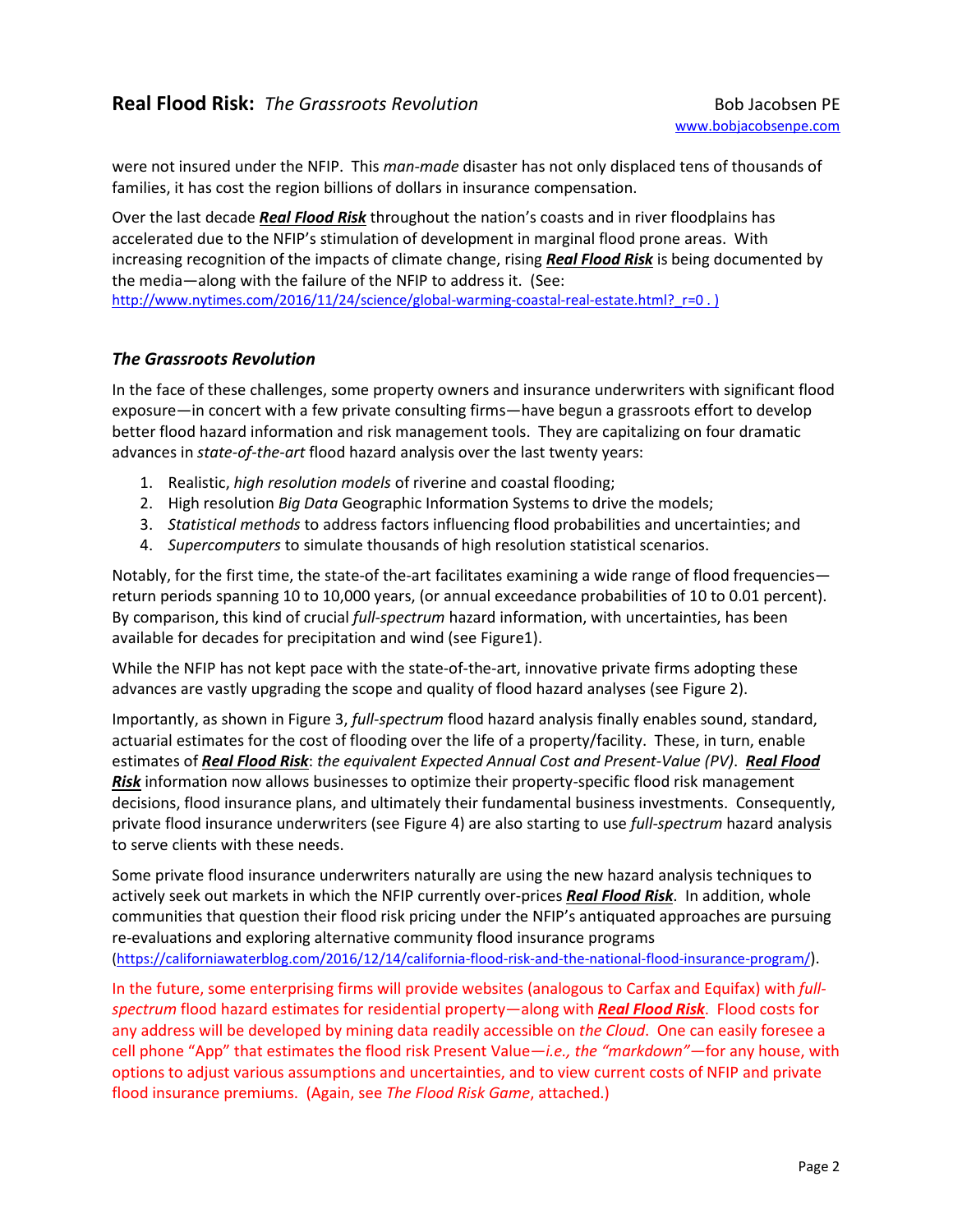

**Figure 1. Examples of** *Full-Spectrum* **Information for Precipitation and Wind Hazards** 



**Figure 2. Examples of Private Firms Beginning to Offer** *Full-Spectrum* **Flood Hazard Analysis** 



**Figure 3, Example of Full-Spectrum Flood Hazard and** *Real Flood Risk*

For a specific property with illustration of uncertainty bands. Total cost reflects damage to structure, contents, utilities, automobiles, etc.; lost income; temporary relocation; related health expenses; and other expenses.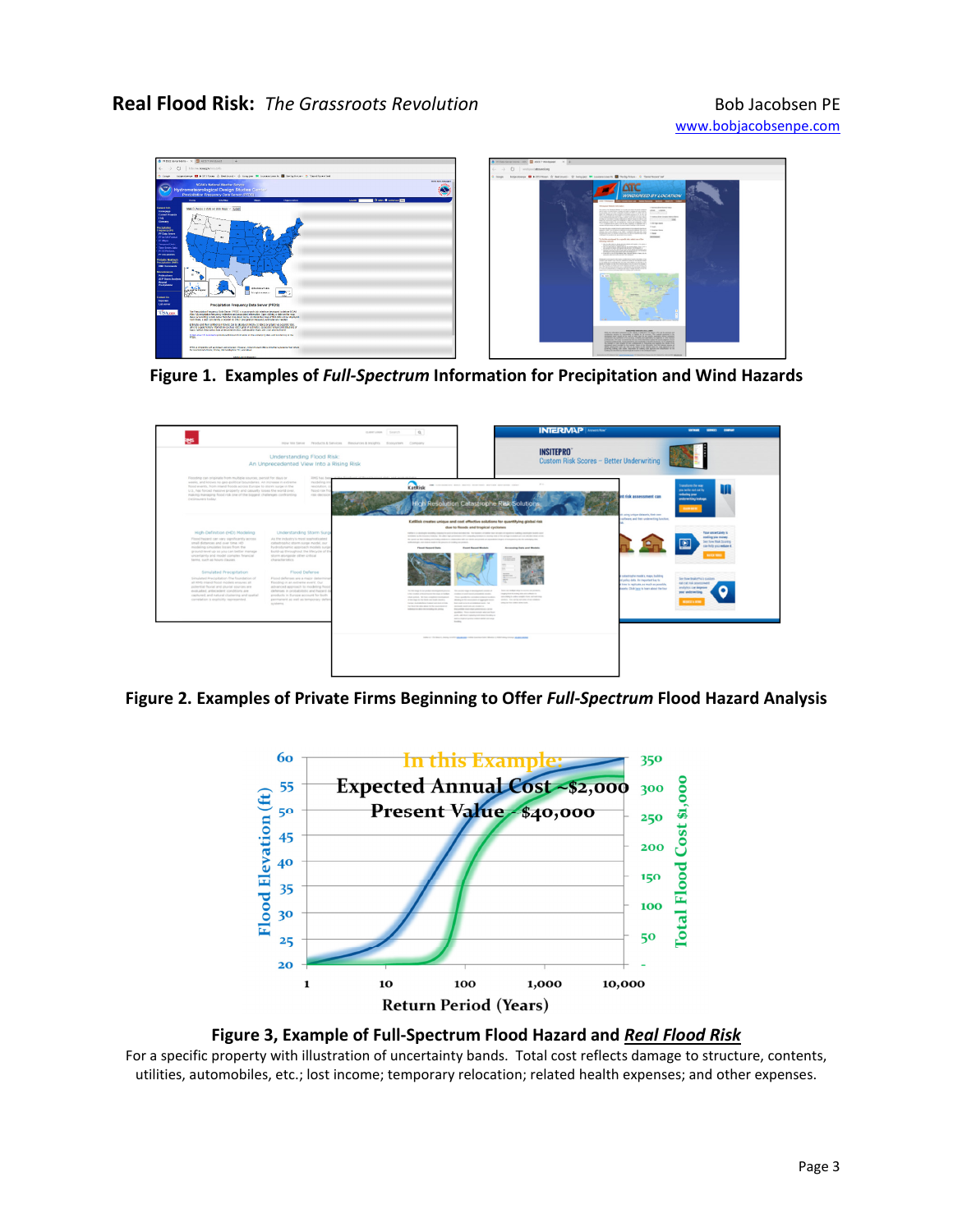## **Real Flood Risk:** The Grassroots Revolution **Bob Jacobsen PE Bob Jacobsen PE**



**Figure 4.****Examples of Private Flood Insurance** 

## *Implications of the Grassroots Revolution*

The grassroots revolution will contribute to a vociferous debate during the 2017 NFIP reauthorization. The rising capacity for *full-spectrum* flood hazard analysis and *Real Flood Risk* valuations will lead many in Congress to champion the private flood insurance market and its capability to become increasingly efficient with diverse and refined products. Many will argue the benefits of maintaining a "single-payer" NFIP. Currently it appears inevitable that Congress will set a path towards greater privatizing of flood insurance, which will ultimately reorient the NFIP as "an insurer of last resort" for poorer communities in extremely high hazard areas.

With impending *full-spectrum* flood hazard analysis, *Real Flood Risk* valuations, and flood insurance privatization, the home mortgage *and commercial* banks will be moved to modify lending rules: to require all borrowers located near river and coastal floodplains to buy coverage for the *full-spectrum* of flood hazard—just as they do for wind hazard.

In the coming years, transformation in flood risk management will be the overriding issue for coastal and riverine communities. High hazard communities are already starting to confront expectations of escalating premiums and plunging property values. (See: https://www.bloomberg.com/view/articles/2016-11-29/the-areas-america-could-abandon-first .)

Faced with more clearly defined *Real Flood Risk*, floodplain communities will pursue a host of initiatives, such as:

- New studies to correct perceived overestimates of flood hazard;
- Tighter regulation of private flood insurance companies to ensure fair premiums;
- Elevation and relocation assistance to vulnerable residence owners and renters;
- Increased regulation of development, including greater onsite rainfall detention;
- Flood control projects with positive benefit-to-cost ratios.